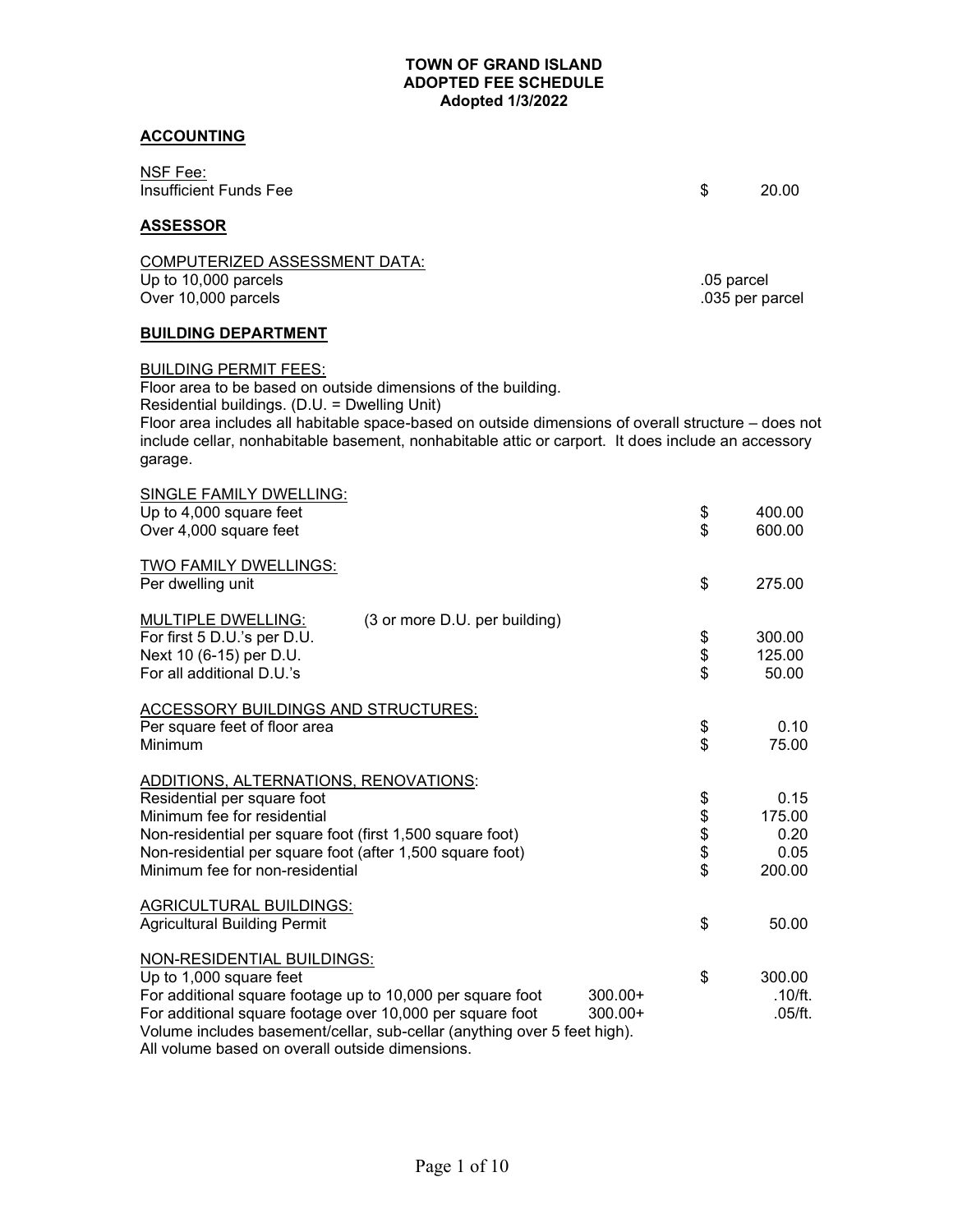| REPAIRS, MISCELLANEOUS STRUCTURES, CHIMNEYS, SIDEWALKS, ETC:                                                                |                |                  |
|-----------------------------------------------------------------------------------------------------------------------------|----------------|------------------|
| Repairs/renovations up to \$1,000 of cost                                                                                   | \$             | 95.00            |
| For each \$1,000 over \$1,000 cost                                                                                          |                | 2.50             |
| Maximum fee                                                                                                                 |                | 250.00           |
| Residential Fire Safety Inspection                                                                                          | \$\$\$\$\$     | 75.00            |
| <b>Community Garden Application Fee</b>                                                                                     |                | 75.00            |
| <b>Sidewalk Installation Administration Fee</b>                                                                             |                | 300.00           |
| <u>OPERATING PERMIT FEE:</u>                                                                                                |                |                  |
| Activities Regulated by Chapter 125                                                                                         | \$             | 150.00           |
| <b>SWIMMING POOLS:</b>                                                                                                      |                |                  |
| <b>Residential Storable Pools</b>                                                                                           | \$             | 75.00            |
| Residential-Above Ground                                                                                                    | \$\$\$         | 125.00           |
| Residential-Inground                                                                                                        |                | 200.00           |
| Commercial                                                                                                                  |                | 200.00           |
| <b>BUILDING DEMOLITION/REMOVAL:</b>                                                                                         |                |                  |
| One & two family dwelling                                                                                                   |                | 150.00           |
| <b>Accessory structures</b>                                                                                                 | \$<br>\$       | 75.00            |
| All other structures                                                                                                        |                | 150.00           |
| <b>GRADING PERMIT:</b>                                                                                                      |                |                  |
| <b>Grading Permit</b>                                                                                                       | \$             | 150.00           |
| <b>APPLICATION FOR CERTIFICATE OF OCCUPANCY:</b>                                                                            |                |                  |
| Residential, single                                                                                                         |                | 50.00            |
| All other residential                                                                                                       |                | 35.00            |
| Plus per unit                                                                                                               | <b>8888888</b> | 15.00            |
| Accessory structures, pools, decks, fireplaces, etc.                                                                        |                | 25.00            |
| Non-residential structures up to 10,000 square feet                                                                         |                | 50.00            |
| Non-residential structures over 10,000 square feet                                                                          |                | 100.00           |
| Non-residential structures - minor renovations/remodeling                                                                   |                | 25.00            |
| <b>ELECTRICAL &amp; PLUMBING EXAM &amp; LICENSING FEES:</b>                                                                 |                |                  |
| Electrician license                                                                                                         |                | 100.00           |
| Electrician examination fee                                                                                                 | \$\$\$\$       | 150.00           |
| Electrician examination review fee                                                                                          |                | 90.00            |
| Electrician examination fee (special)**                                                                                     |                | 150.00           |
| Journeyman Plumber license                                                                                                  | \$             | 50.00            |
| Journeyman Plumber examination fee                                                                                          |                | 150.00           |
| Journeyman Plumber Exam Fee (special)**                                                                                     |                | 150.00           |
| Master Plumber license                                                                                                      | <b>88888</b>   | 100.00           |
| Master Plumber examination fee                                                                                              |                | 150.00           |
| Master Plumber examination fee (special)**                                                                                  |                | 150.00           |
| **In addition to the exam fee, the cost for any proctoring fees for special exams                                           |                |                  |
| shall be divided equally among all the candidates that are scheduled for said exams.**                                      |                |                  |
| <b>REAL ESTATE SALE INSPECTIONS:</b>                                                                                        |                |                  |
| Real Estate Sale Inspections - Residential (2 Units Per Parcel)<br>Real Estate Sale Inspections - Commercial (Per Building) | \$<br>\$       | 100.00<br>150.00 |
|                                                                                                                             |                |                  |

| $\overline{1}$ ited LSIGLE JOIN IIIS DEVICING - INCSIDENTIAL (2) UTILS FIGHT FOLCE! | - 11 | 100.00 |
|-------------------------------------------------------------------------------------|------|--------|
| Real Estate Sale Inspections – Commercial (Per Building)                            |      | 150.00 |
| Real Estate Sales Inspections – Commercial (Per Multi-Unit Building)                | S    | 300.00 |
| Inspection Compliance Letter (Per Building)                                         |      | 45.00  |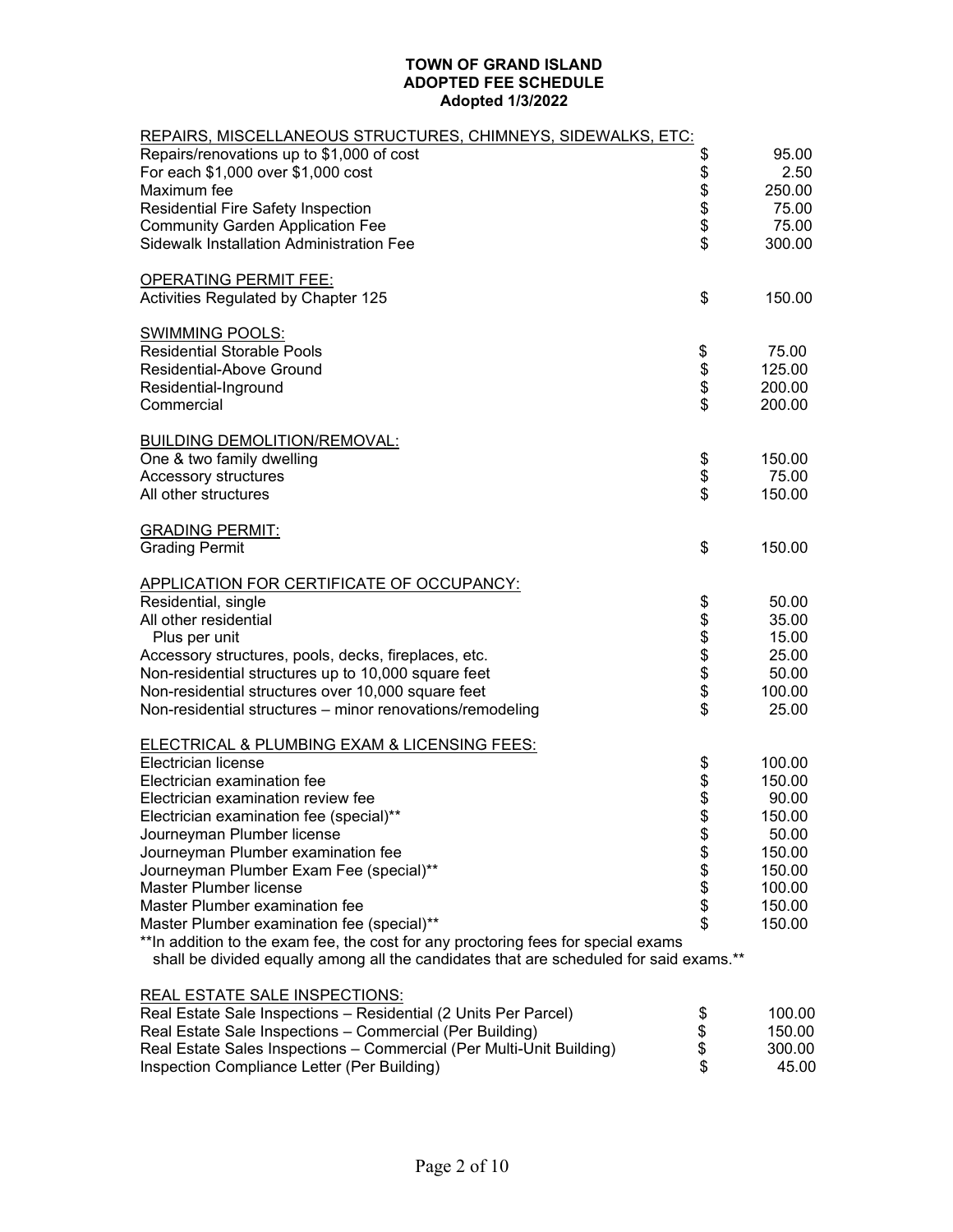# **PLUMBING DEPARTMENT**

| <b>PLUMBING FEES:</b>                                                         |                                  |         |
|-------------------------------------------------------------------------------|----------------------------------|---------|
| Fixture units - per fixture unit                                              | \$5.00 per fixture - min \$95.00 |         |
| <b>Building drain</b>                                                         | \$                               | 100.00  |
| <b>Building sewer lateral</b>                                                 |                                  | 150.00  |
| New home construction $-1$ bath                                               |                                  | 150.00  |
| 1 $\frac{1}{2}$ baths                                                         |                                  | 160.00  |
| 2 baths                                                                       |                                  | 170.00  |
| $2\frac{1}{2}$ baths                                                          |                                  | 180.00  |
| 3 baths                                                                       |                                  | 190.00  |
| $3\frac{1}{2}$ baths                                                          | 888888888888888                  | 200.00  |
| Water & sewer installation/repair (up to 200 I.f.)                            |                                  | 150.00  |
| Conductor line installation/repair                                            |                                  | 100.00  |
| Lawn sprinkler, backflow devices & misc. inspections                          |                                  | 90.00   |
| Re-inspection fee (inspection failed twice)                                   |                                  | 75.00   |
| Site drainage & fire protection line (up to 200 I.f.)                         |                                  | 125.00  |
| Site drainage & fire protection line (per 100 I.f. after initial 200 I.f.)    |                                  | 30.00   |
| <b>Backflow Prevention Test Report Filing Fee</b>                             |                                  | 14.95   |
| Water & sewer installation/repair (per 100 l.f. after initial 200 l.f.)       |                                  | 30.00   |
| <b>SEWER TAP FEES:</b>                                                        |                                  |         |
| Single Family Dwelling, Townhouses (deeded title)                             | \$                               | 500.00  |
| Duplex, Hotel, Motel & Apartments                                             | base fee $$500 + $100$ per unit  |         |
| Commercial, Industrial                                                        |                                  |         |
| Fee based on size of waterline serving building, per sewer connection         |                                  |         |
| .75"                                                                          |                                  | 500.00  |
| 1"                                                                            | \$\$\$\$\$                       | 500.00  |
| 1.5"                                                                          |                                  | 600.00  |
| 2"                                                                            |                                  | 600.00  |
| Over 2"                                                                       |                                  | 700.00  |
| *Mixed use building, based upon waterline serving building, plus per unit fee |                                  |         |
| Recreational vehicle pump out station (one time tap-in fee)                   | \$                               | 500.00  |
| Annual per boat slip charge                                                   | \$                               | 1.00    |
| <b>WATER TAPS:</b>                                                            |                                  |         |
| 1" (Includes Angle Valve)                                                     | \$                               | 385.00  |
| 1.5"                                                                          | \$                               | 375.00  |
| 2"                                                                            | \$                               | 425.00  |
| <b>WATER METERS:</b>                                                          |                                  |         |
| $M25 - \frac{3}{4}$                                                           | \$                               | 275.00  |
| $E25 - \frac{3}{4}$                                                           |                                  | 350.00  |
| $E55 - 1"$                                                                    | <b>888888</b>                    | 400.00  |
| $E1 - 1 \frac{1}{2}$                                                          |                                  | 800.00  |
| $E2 - 2"$                                                                     |                                  | 1025.00 |
| $M120 - 1\frac{1}{2}$                                                         |                                  | 700.00  |
| $M170 - 2"$                                                                   |                                  | 925.00  |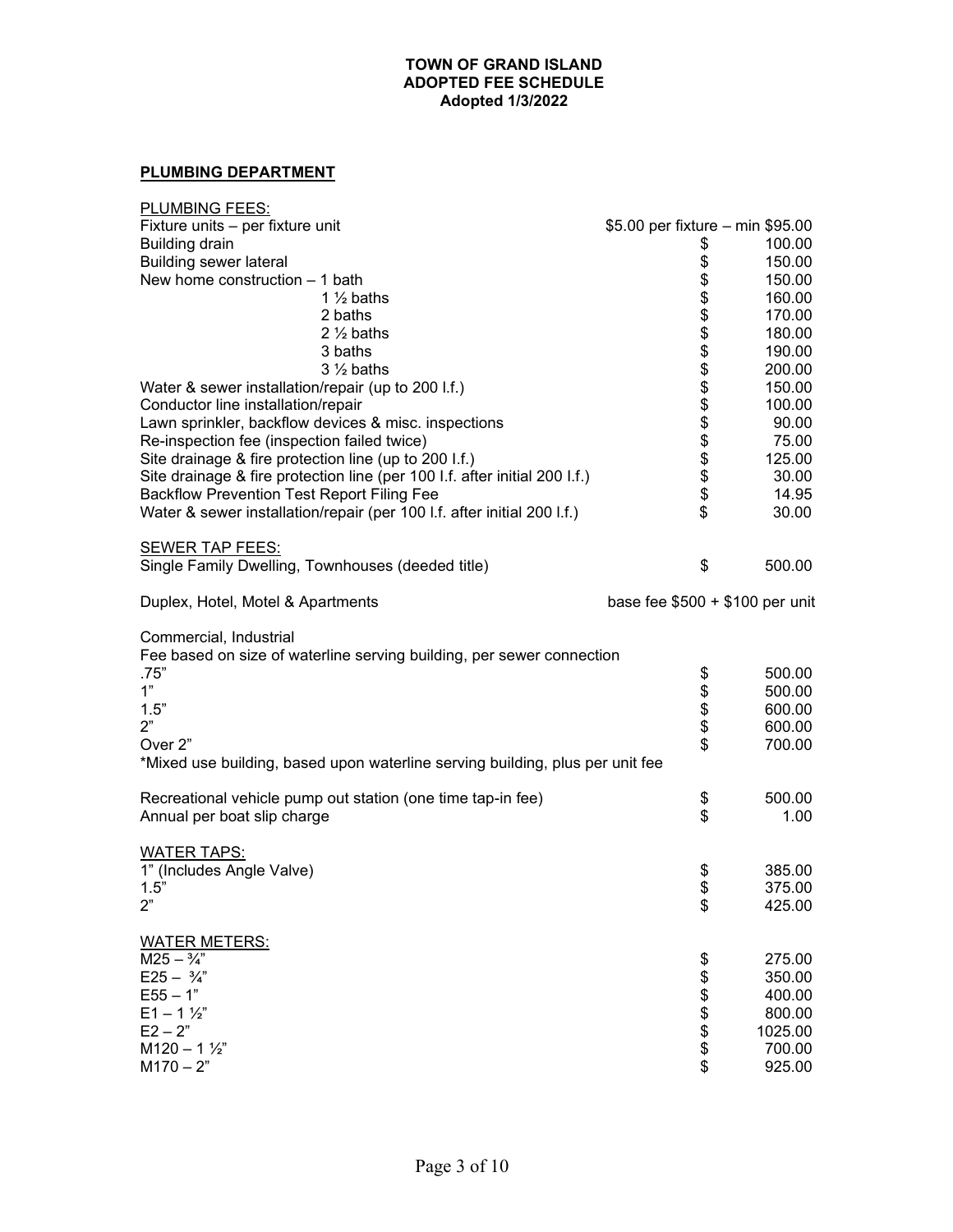| <b>METER PART REPLACEMENT COSTS:</b>                                         |                                                                               |          |
|------------------------------------------------------------------------------|-------------------------------------------------------------------------------|----------|
| M25 - 3/4" Bare Meter Less Register                                          |                                                                               | 75.00    |
| Orion Transmitter for M25                                                    |                                                                               | 200.00   |
| E25 - $\frac{3}{4}$ " Bare Meter Less Register                               |                                                                               | 225.00   |
| Orion Transmitter for E25                                                    |                                                                               | 125.00   |
| E55 - 1" Bare Meter Less Register                                            |                                                                               | 275.00   |
| Orion Transmitter for E55                                                    |                                                                               | 125.00   |
| $E1 - 1$ 1/2" Bare Meterless Register                                        |                                                                               | 675.00   |
| Orion Transmitter for E1                                                     |                                                                               | 125.00   |
| E2 - 2" Bare Meter Less Register                                             | ୫୫୫୫ <del>୧</del><br>୧୫ <del>୧</del><br>୧୫ ୧୫ <del>୧</del><br>୧୫ <del>୧</del> | 900.00   |
| Orion Transmitter for E2                                                     |                                                                               | 125.00   |
| M120 - 1 1/2" Bare Meter Less Register                                       |                                                                               | 475.00   |
| Orion Transmitter for M120                                                   |                                                                               | 225.00   |
| M170 - 2" Bare Meter Less Register                                           |                                                                               | 700.00   |
| Orion Transmitter for M170                                                   |                                                                               | 225.00   |
| Orion Transmitter for M40                                                    |                                                                               | 200.00   |
| Orion Transmitter for M70                                                    |                                                                               | 225.00   |
| <b>TESTING WATER METERS:</b>                                                 |                                                                               |          |
| $\frac{3}{4}$                                                                | \$                                                                            | 75.00    |
| 1"                                                                           | \$\$\$                                                                        | 75.00    |
| $1.5"$                                                                       |                                                                               | 150.00   |
| 2"                                                                           |                                                                               | 200.00   |
| *Over 2" at prevailing rates to have it done by a private company            |                                                                               |          |
| Charge for temporary meter<br>A) Charge for use                              | \$                                                                            | 45.00    |
|                                                                              |                                                                               |          |
| B) Deposit (refundable) - normal meter charge                                |                                                                               |          |
| <b>MISCELLANEOUS CHARGES:</b>                                                |                                                                               |          |
| Disconnect old service - water only                                          | \$                                                                            | 1,000.00 |
| Sprinkler system annual stand-by fee                                         |                                                                               | 150.00   |
| Inspection fee                                                               | <b>88888888</b>                                                               | 75.00    |
| Turn water on or off (no dig)                                                |                                                                               | 35.00    |
| Turn water on or off $(dig) + parts$                                         |                                                                               | 500.00   |
| Fee to use a fire hydrant (plus cost of the water used) - Single Site Use    |                                                                               | 80.00    |
| Fee to use a fire hydrant (plus cost of the water used) – Bulk Use           |                                                                               | 80.00    |
| Fee to pump out a meter pit to obtain a meter reading                        |                                                                               | 80.00    |
| Fee to set a water meter during non-working hours                            |                                                                               | 100.00   |
| Fee for a Hydrant Flow Test                                                  | \$                                                                            | 150.00   |
| Sewer Discharge Permit:                                                      | \$                                                                            | 100.00   |
| <b>Building/Zoning Verification Letters</b>                                  | \$                                                                            | 25.00    |
| <b>ZONING</b>                                                                |                                                                               |          |
| RECLASSIFICATION: (rezoning)                                                 |                                                                               |          |
| Application for rezoning: (based on acreage)                                 |                                                                               |          |
| Per acre for each of the first two acres or part of an acre                  | \$                                                                            | 100.00   |
| For each additional acre or part of an acre over the first two               | \$                                                                            | 50.00    |
| VARIANCE/ZONING BOARD OF APPEALS:                                            |                                                                               |          |
| Application fee                                                              | \$                                                                            | 150.00   |
| Application for determination or interpretation from Zoning Board of Appeals | \$                                                                            | 60.00    |
| SPECIAL USE PERMIT APPLICATION FEE:                                          |                                                                               |          |
| Initial                                                                      | \$                                                                            | 150.00   |
| Renewal                                                                      | \$                                                                            | 50.00    |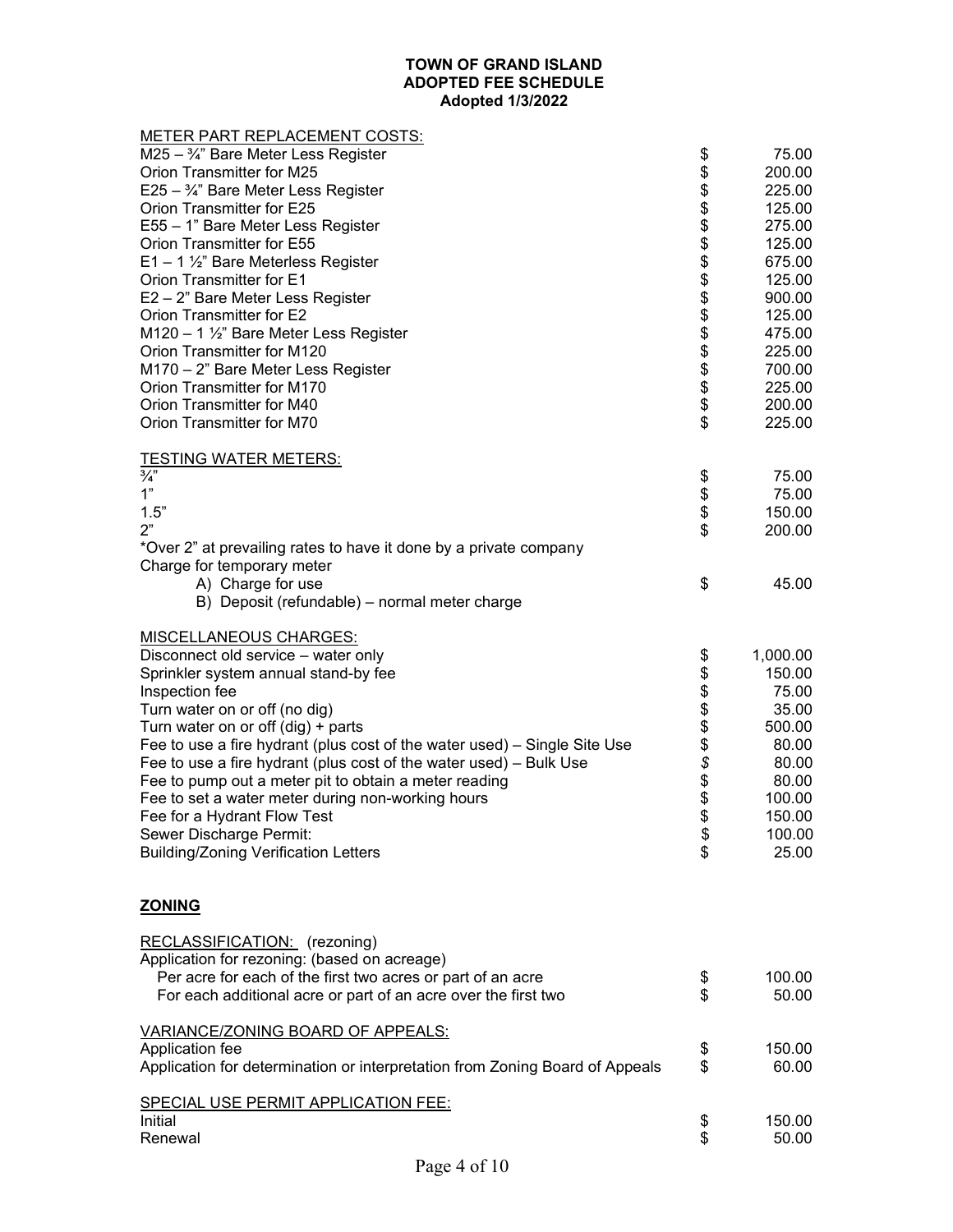| <b>CELLULAR TOWER PERMIT:</b>                |                                                                                                          |                  |             |
|----------------------------------------------|----------------------------------------------------------------------------------------------------------|------------------|-------------|
| Initial                                      |                                                                                                          | \$               | 400.00      |
| Renewal                                      |                                                                                                          | \$               | 100.00      |
| <b>Tower Modifications</b>                   |                                                                                                          | \$               |             |
|                                              |                                                                                                          |                  | 200.00      |
| PERMANENT SIGN PERMIT:                       |                                                                                                          |                  |             |
| Per square feet of sign face area, each side |                                                                                                          | \$               | 2.50        |
| Minimum fee                                  |                                                                                                          | \$               | 100.00      |
|                                              |                                                                                                          |                  |             |
| TEMPORARY SIGN PERMIT:                       |                                                                                                          |                  |             |
| Application fee for each 30-day period       |                                                                                                          | \$               | 150.00      |
|                                              | (\$75.00 refundable if removed in 30 days - total fee forfeited after 30 days)                           |                  |             |
|                                              | A. Waive fee for churches, schools, charitable or non-profit organizations, and individuals              |                  |             |
|                                              | applying for personal messages (ex. Happy Birthday, Welcome Home, Congratulations, etc.)                 |                  |             |
| B. Maximum time of two weeks                 |                                                                                                          |                  |             |
|                                              | C. Require permit to be filed and adhere to present setback requirements (55' from center line of road & |                  |             |
| at least 5' from edge of the right-of-way).  |                                                                                                          |                  |             |
|                                              |                                                                                                          |                  |             |
|                                              | AGRICULTURAL ANIMAL PERMIT/AGRICULTURAL ANIMAL SPECIAL USE PERMIT:                                       |                  |             |
| Initial Application                          |                                                                                                          | \$               | 150.00      |
| <b>Yearly Renewal</b>                        |                                                                                                          | \$               | 50.00       |
|                                              |                                                                                                          |                  |             |
| <b>ENGINEERING</b>                           |                                                                                                          |                  |             |
|                                              |                                                                                                          |                  |             |
|                                              | APPLICATION FOR SITE PLAN REVIEW (BASED ON PROJECT ACREAGE):                                             |                  |             |
| 1.0 acre or less                             |                                                                                                          | \$               | 300.00      |
| $1.1 - 2.0$ acres                            |                                                                                                          |                  | 400.00      |
| $2.1 - 5.0$ acres                            |                                                                                                          |                  | 500.00      |
| plus $\geq 3$ acres                          |                                                                                                          |                  | 150.00/acre |
| $5.1 - 10.0$ acres                           |                                                                                                          |                  | 1200.00     |
| plus $\geq 6$ acres                          |                                                                                                          | <b>888888888</b> | 100.00/acre |
| 10.1 acres or more                           |                                                                                                          |                  | 2000.00     |
| plus $\geq$ 11 acres                         |                                                                                                          |                  | 75.00/acre  |
| Sketch Plan with Planning Board              |                                                                                                          |                  | 200.00      |
| SEQR (Short Form)                            |                                                                                                          |                  | 100.00      |
| SEQR (Long Form)                             |                                                                                                          |                  | 300.00      |
|                                              |                                                                                                          |                  |             |
|                                              | <b>ENGINEERING PLANS AND SPECIFICATIONS:</b>                                                             |                  | Varies      |
| <b>MAPS</b>                                  |                                                                                                          |                  |             |
| <b>XEROX COPIES:</b>                         |                                                                                                          |                  |             |
| Map 24" x 36"                                |                                                                                                          |                  | 3.00        |
| Tax map                                      | $1" = 120'$                                                                                              |                  | 3.00        |
| Island map                                   | $1" = 1000'$                                                                                             |                  | 6.00        |
| Island map                                   | $1" = 2000'$                                                                                             |                  | 3.00        |
| Topographic map                              | $1" = 100'$                                                                                              | <b>8888888</b>   | 3.00        |
| Mylar 24" x 36"                              |                                                                                                          |                  | 10.00       |
| <b>Others</b>                                | per square foot                                                                                          |                  | 0.50        |
| <b>HEWLETT PACKARD PLOTS:</b>                |                                                                                                          |                  |             |
| <b>Color Plots</b>                           |                                                                                                          |                  |             |
| 24" x 36"                                    |                                                                                                          | \$               | 12.00       |
| 36" x 48"                                    |                                                                                                          | \$               | 24.00       |
| <b>AERIAL PHOTOS:</b>                        |                                                                                                          |                  |             |
| Black & White                                |                                                                                                          |                  |             |
| Per square foot                              |                                                                                                          |                  | 2.00        |
| 24" x 36"                                    |                                                                                                          | \$<br>\$         | 12.00       |
| 36" x 48"                                    |                                                                                                          |                  | 24.00       |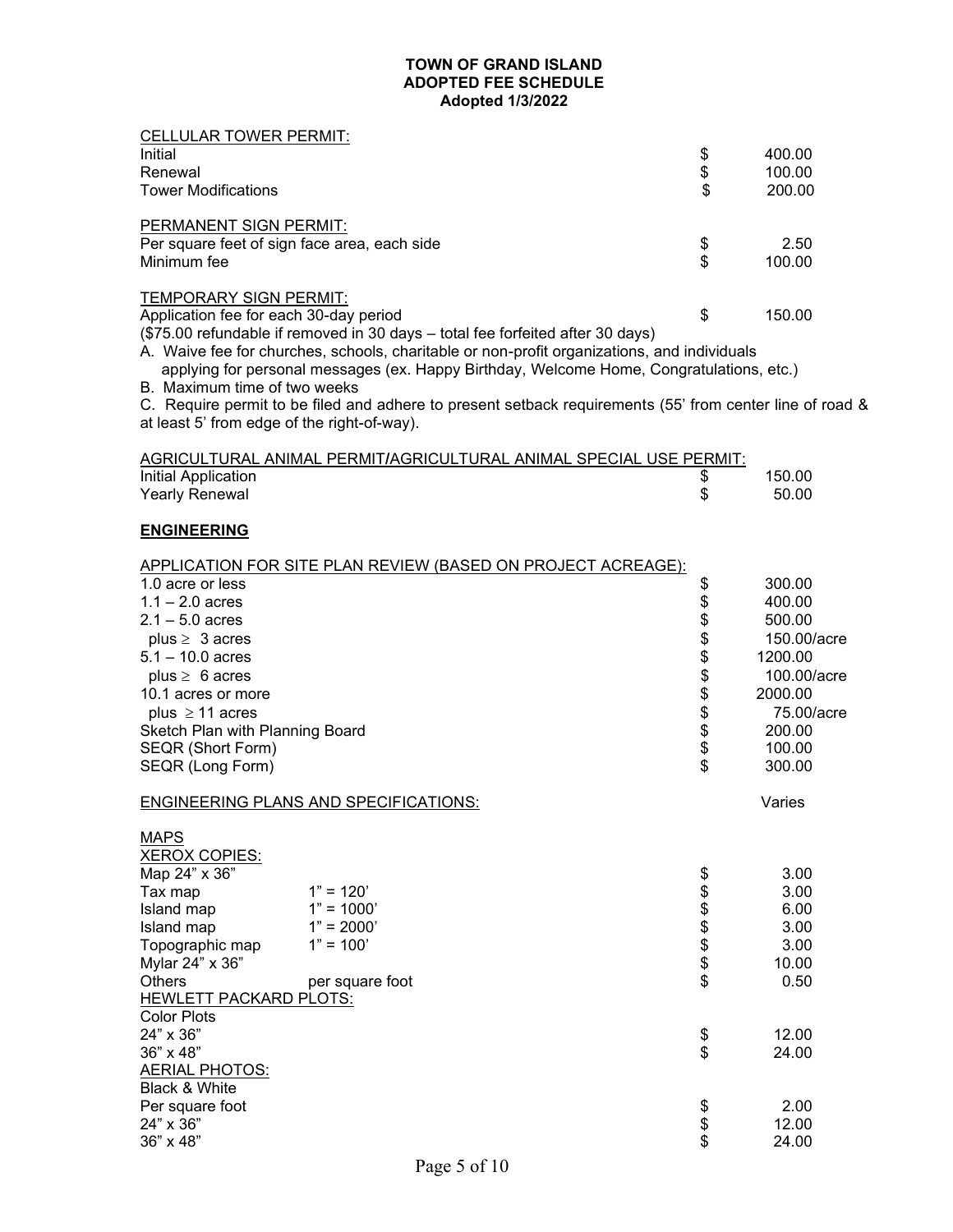| Color<br>Per square foot<br>24" x 36"<br>36" x 48" |            |                                                     |                                                                                                           |                             | \$<br>\$<br>\$ | 3.00<br>18.00<br>36.00 |
|----------------------------------------------------|------------|-----------------------------------------------------|-----------------------------------------------------------------------------------------------------------|-----------------------------|----------------|------------------------|
| <u>PUBLIC IMPROVEMENT PERMITS:</u>                 |            |                                                     |                                                                                                           |                             |                |                        |
| \$0                                                | to         | \$10,000                                            |                                                                                                           |                             | 6%             |                        |
| \$10,000                                           | to         | \$20,000                                            | \$600, plus                                                                                               | 5% over \$10,000            |                |                        |
| \$20,000                                           | to         | \$30,000                                            | \$1,100, plus                                                                                             | 4% over \$20,000            |                |                        |
| \$30,000                                           | to         | \$40,000                                            | \$1,500, plus                                                                                             | 3% over \$30,000            |                |                        |
| \$40,000                                           | to         | \$50,000                                            | \$1,800, plus                                                                                             | 2% over \$40,000            |                |                        |
| \$50,000                                           | to         | \$60,000                                            | \$2,000, plus                                                                                             | 1.5% over \$50,000          |                |                        |
| \$60,000                                           | to         | \$70,000                                            | \$2,150, plus                                                                                             | 1.0% over \$60,000          |                |                        |
| \$70,000                                           | to         | \$80,000                                            | \$2,250, plus                                                                                             | 0.8% over \$70,000          |                |                        |
| \$80,000                                           | to         | \$90,000                                            | \$2,330, plus                                                                                             | 0.7% over \$80,000          |                |                        |
| \$90,000                                           | to<br>Over | \$100,000<br>\$100,000                              | \$2,400, plus                                                                                             | 0.5% over \$90,000<br>2.50% |                |                        |
| <b>Traffic Control Signs</b>                       |            |                                                     |                                                                                                           |                             |                | Fee Varies             |
|                                                    |            | RECREATION FEES - IN LIEU OF 10% LAND:              |                                                                                                           |                             |                |                        |
| Major subdivision per lot                          |            |                                                     |                                                                                                           |                             | \$<br>\$       | 500.00                 |
| Minor subdivision per lot                          |            |                                                     |                                                                                                           |                             |                | 500.00                 |
| Multi-family residence per unit                    |            |                                                     |                                                                                                           |                             |                | 750.00                 |
| <u>SUBDIVISION FEES:</u>                           |            |                                                     |                                                                                                           |                             |                |                        |
| <b>SPLIT</b>                                       |            |                                                     |                                                                                                           |                             | \$             | 200.00                 |
|                                                    |            | Sketch Plan with Planning Board (minor subdivision) |                                                                                                           |                             |                | \$30.00/lot \$100 max  |
|                                                    |            | Sketch Plan with Planning Board (major subdivision) |                                                                                                           |                             |                | \$30.00/lot \$400 max  |
|                                                    |            | Preliminary Plat Application (minor subdivision)    |                                                                                                           |                             | \$             | 100.00/lot             |
|                                                    |            |                                                     | Preliminary Plat Application (major subdivision) whichever is greater                                     |                             |                | \$1500.00 or \$75/lot  |
| SEQR (Short Form)<br><b>SEQR (Long Form)</b>       |            |                                                     |                                                                                                           |                             | \$<br>\$       | 100.00<br>300.00       |
| <b>Public Hearing</b>                              |            |                                                     |                                                                                                           |                             |                | 125.00                 |
|                                                    |            | Final Plat Application (minor subdivision)          |                                                                                                           |                             |                | \$25.00/lot \$100 max  |
|                                                    |            |                                                     | Final Plat Application (major subdivision) whichever is greater                                           |                             |                | \$1000.00 or \$50/lot  |
|                                                    |            |                                                     |                                                                                                           |                             |                |                        |
|                                                    |            | STORM WATER POLLUTION PREVENTION PLAN:              |                                                                                                           |                             |                |                        |
|                                                    |            |                                                     | For Single-Phase Residential & Commercial Development Projects ("Scheme A"):                              |                             |                |                        |
| 0-5 Acres:                                         |            |                                                     |                                                                                                           |                             | \$             | 500.00                 |
| 5-10 Acres:                                        |            | $$500.00 + $350.00 = $850.00$                       |                                                                                                           |                             | \$             | 850.00                 |
| $10 +$ Acres:                                      |            |                                                     | \$850.00 + \$300.00 for each additional 5 acres                                                           |                             |                |                        |
|                                                    |            |                                                     | For Multi-Phase Residential & Commercial Development Projects ("Scheme B"):                               |                             |                |                        |
|                                                    |            |                                                     | 1. When the entire project is first being reviewed and approved by the municipality, use Scheme A         |                             |                |                        |
|                                                    |            |                                                     | above to determine an initial fee based on the entire acreage of the project to be developed in           |                             |                |                        |
| several phases.                                    |            |                                                     |                                                                                                           |                             |                |                        |
|                                                    |            |                                                     | 2. Add \$500.00 for each subsequent phase after the 1 <sup>st</sup> initial phase, to be collected at the |                             |                |                        |
| beginning of each subsequent phase.                |            |                                                     |                                                                                                           |                             |                |                        |
| <u>HIGHWAY DEPARTMENT</u>                          |            |                                                     |                                                                                                           |                             |                |                        |
|                                                    |            | <u>HIGHWAY SPECIAL EVENT PERMIT FEE:</u>            |                                                                                                           |                             | \$             | 25.00                  |
|                                                    |            |                                                     |                                                                                                           |                             |                |                        |
| <b>TOWN CLERK</b>                                  |            |                                                     |                                                                                                           |                             |                |                        |
| CODE BOOKS:                                        |            |                                                     | Printed by outside firms - cost determined by Vendor                                                      |                             |                |                        |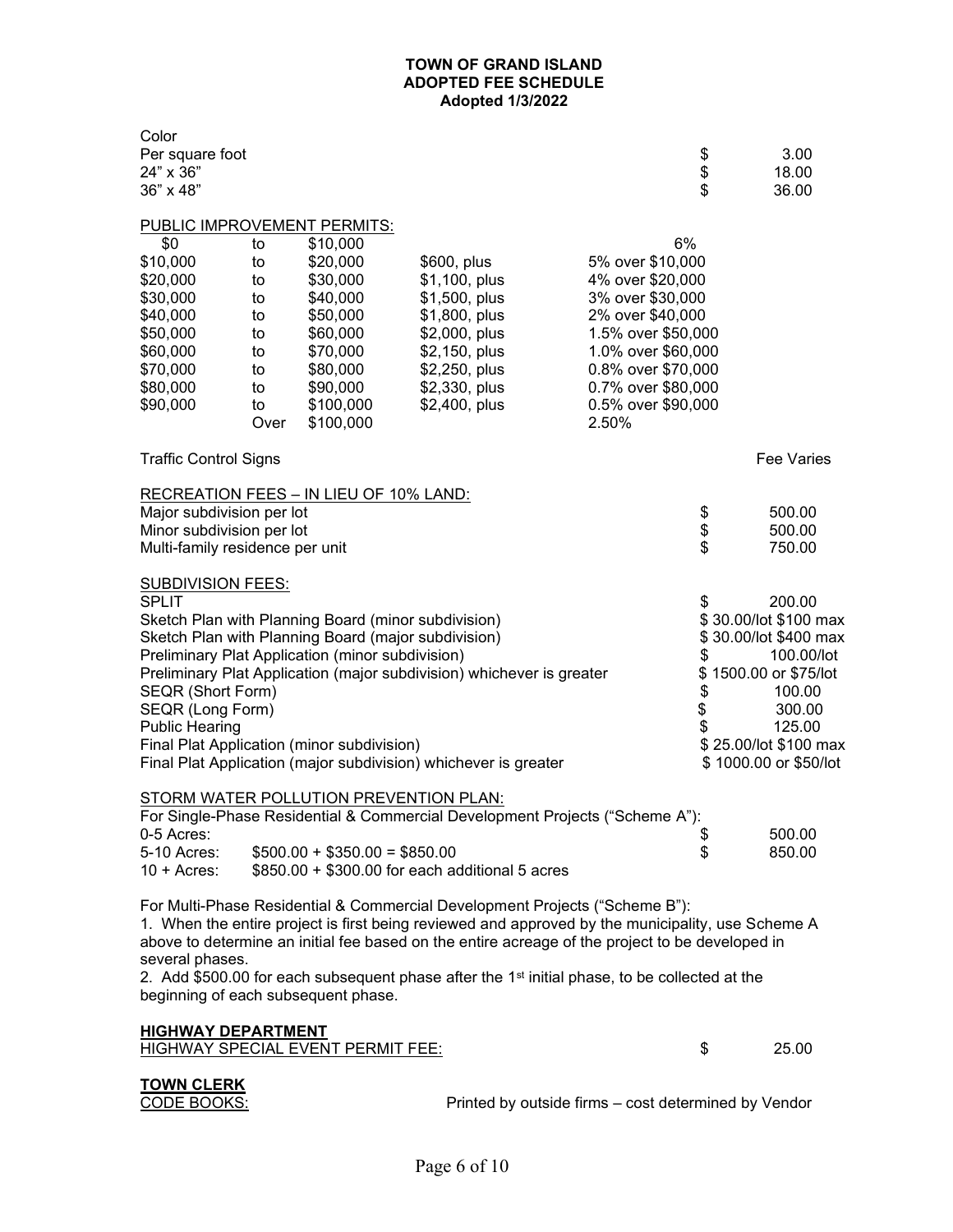| <b>CAMPSITE TRAILER LICENSE:</b><br>(or \$2.00 per camp unit)      | Minimum | \$         | 100.00                              |
|--------------------------------------------------------------------|---------|------------|-------------------------------------|
| <b>DEATH CERTIFICATES:</b>                                         |         |            |                                     |
| <b>Certified Copies</b>                                            |         | \$         | 10.00                               |
| <b>DELINQUENT DOG FEE:</b>                                         |         | \$         | 10.00                               |
| DOG ADOPTION FEE:                                                  |         | \$         | 140.00                              |
| DOG IMPOUNDMENT FEES AND REDEMPTION:                               |         |            |                                     |
| 1. First Impoundment - for the first 24 hours                      |         |            | 30.00                               |
| Each additional 24 hours or part                                   |         | \$\$\$\$\$ | 20.00                               |
| 2. Second impoundment - for the first 24 hours                     |         |            | 50.00                               |
| Each additional 24 hours or part                                   |         |            | 20.00                               |
| 3. Third impoundment - for the first 24 hours                      |         |            | 75.00                               |
| Each additional 24 hours or part                                   |         | $\ddot{s}$ | 30.00                               |
| DOG LICENSES:                                                      |         |            |                                     |
| Spayed/Neutered Dog (Per Year)                                     |         |            | 8.00                                |
| Unspayed/Unneutered Dog (Per Year)                                 |         | \$<br>\$   | 16.00                               |
| Purebred Permit Fee (Per Year)                                     |         |            | 20.00                               |
| Exemption per dog for Citizens 65 years & older (by TB Resolution) |         | \$         | 5.00                                |
| EZ PASS:                                                           |         |            |                                     |
| EZ Pass On-the-Go Tag                                              |         | \$         | 25.00                               |
| <b>FOIL REQUEST:</b>                                               |         |            |                                     |
| Per page (up to $9" \times 14"$ )                                  |         | \$         | .25                                 |
| <b>PEDDLING &amp; SOLICITING:</b>                                  |         |            |                                     |
| Peddler or Solicitor - Individual                                  |         |            | 60.00                               |
| after July 1st                                                     |         |            | 30.00                               |
| Company - Up to Two Employees                                      |         | \$\$\$\$   | 100.00                              |
| after July 1st                                                     |         |            | 50.00                               |
| <b>Town Sponsored Special Events</b>                               |         |            |                                     |
| Per Employee - Must apply 5 business days prior to event           |         | \$         | 10.00                               |
| <b>MARRIAGE LICENSES:</b>                                          |         |            |                                     |
| <b>Certified Copies</b>                                            |         | \$         | 10.00                               |
| MOTEL/BED & BREAKFAST LICENSE:                                     |         |            |                                     |
| Capacity of not more than 5 units                                  |         | \$         | 40.00                               |
| Capacity of not more than 10 units                                 |         | \$         | 50.00                               |
| Capacity of not more than 20 units                                 |         | \$         | 60.00                               |
| Capacity of more than 20 units                                     |         | \$         | 70.00                               |
| <b>MUNICIPAL SOLID WASTE COLLECTOR: LICENSING FEE:</b>             |         |            |                                     |
| Application for a business                                         |         | \$         | 200.00                              |
| <b>PASSPORT PHOTOS:</b>                                            |         | \$         | 7.00                                |
| <b>RABIES VACCINATION FEE:</b>                                     |         |            | Cost established<br>by Veterinarian |
| <b>TAX BILL COPIES:</b>                                            |         | \$         | 0.50                                |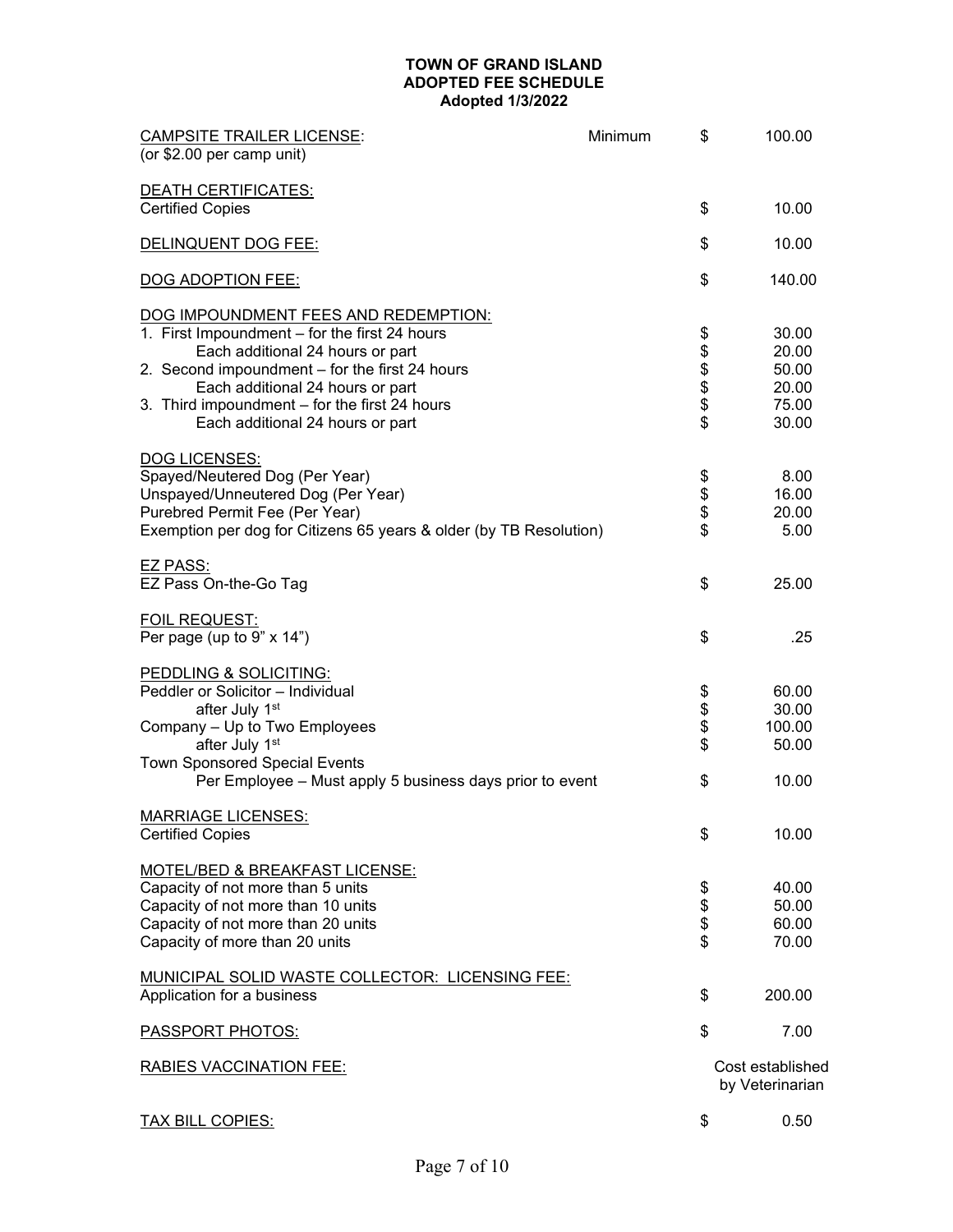| <b>TAXICAB LICENSE:</b><br>Owner/Operator (Per Year)<br>Operator (Per Year)                                                                                      | \$<br>\$                                                                                   | 60.00<br>60.00                        |
|------------------------------------------------------------------------------------------------------------------------------------------------------------------|--------------------------------------------------------------------------------------------|---------------------------------------|
| <b>RECREATION DEPARTMENT</b>                                                                                                                                     |                                                                                            |                                       |
| <b>COMMUNITY CENTER USE:</b><br>Non-Profit/Community Organization Groups - Per Use*<br>Non-Profit/Community Organization Groups - Per Year*                      | \$<br>\$                                                                                   | 20.00<br>100.00                       |
| *Must provide proof of Non-Profit Status or Community Service                                                                                                    |                                                                                            |                                       |
| Public Rental - Hourly Rate<br>Damaged Property<br>Cleaning Fee (if necessary, see agreement)                                                                    | \$<br>\$<br>\$                                                                             | 30.00<br><b>Market Price</b><br>15.00 |
| <b>EQUIPMENT RENTAL FEES:</b><br>Cones:<br>$1 - 99$<br>100-200                                                                                                   | \$<br>\$                                                                                   | 25.00<br>50.00                        |
| Barricades:<br>$1 - 6$<br>7 or more                                                                                                                              | \$<br>\$                                                                                   | 25.00<br>50.00                        |
| <b>Replacement Costs:</b><br>Cones:<br>$12"$ cone - per cone<br>28" cones - per cone                                                                             | \$<br>\$                                                                                   | 6.90<br>23.50                         |
| Barricades:<br><b>Full Barricade</b><br>Barricade A Frame (each)<br>Barricade Rail (each)                                                                        | \$<br>\$<br>\$                                                                             | 139.30<br>28.85<br>81.60              |
| Late Fess:<br>User will be charged the full cost of rental for each day items are late                                                                           |                                                                                            |                                       |
| Delivery Fees:<br>Drop Off and Pick Up from One Location<br>(All items rented must be together at one location)                                                  | \$                                                                                         | 15.00                                 |
| Each additional location<br>(Includes Drop Off and Pick Up)                                                                                                      | \$                                                                                         | 5.00                                  |
| YOUTH PROGRAMS:<br>All prices are per child, per session. Details can be found on the Recreation Department<br>website, summer program booklet or program flyer. |                                                                                            |                                       |
| Sports Craze<br>Swim Lessons<br><b>Private Swim Lessons</b><br>Junior Staff in Training                                                                          | \$<br>\$\$                                                                                 | 35.00<br>35.00<br>40.00<br>55.00      |
| <b>Field Trips</b><br><b>February Break</b><br>All Other Youth Programs                                                                                          | Priced according to attraction & bussing<br>Priced according to attraction & bussing<br>\$ | 25.00                                 |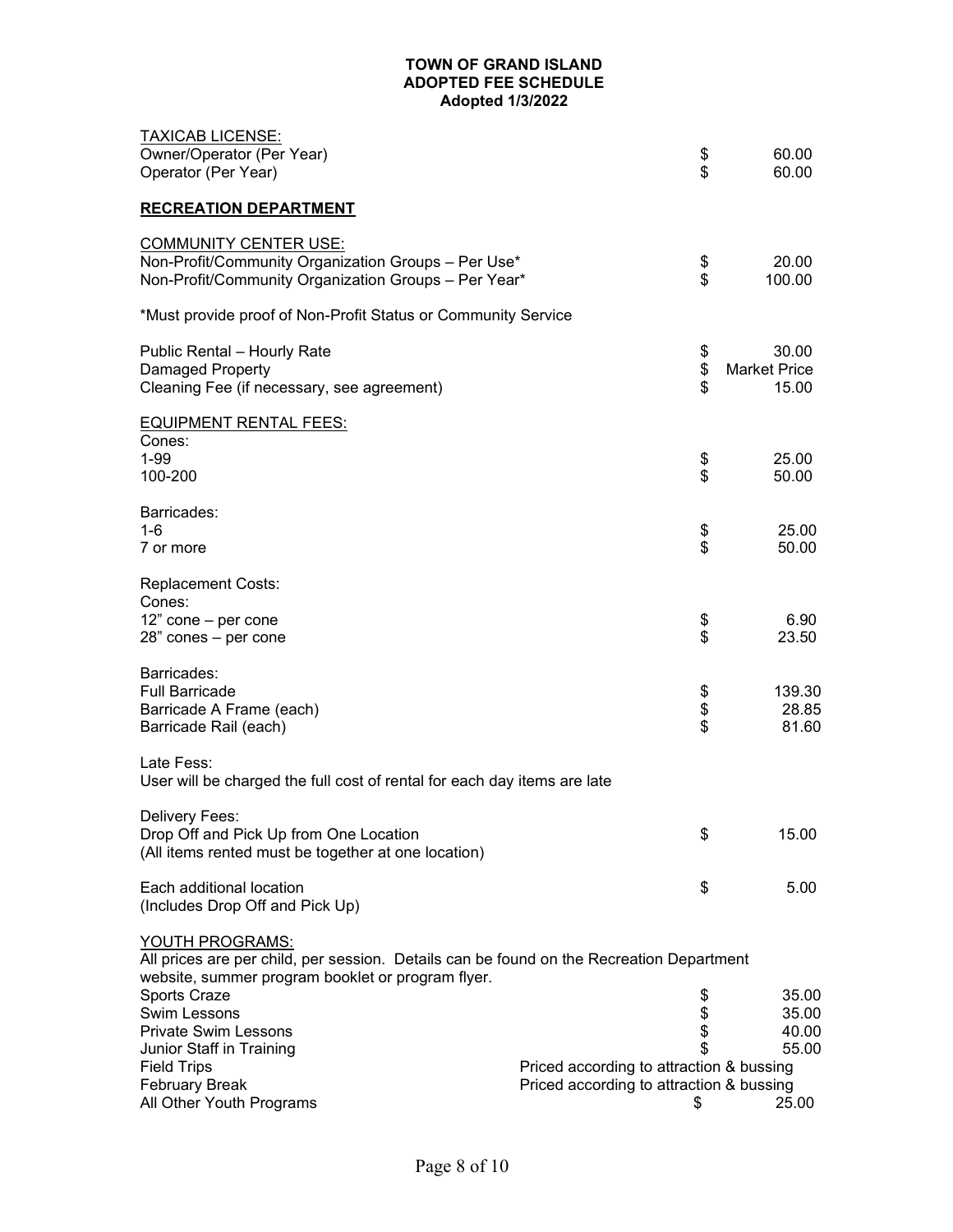# ADULT PROGRAMS:

| Adult Leagues:                                                                                 | League Fee:            |          | Forfeit Fee (refundable): |
|------------------------------------------------------------------------------------------------|------------------------|----------|---------------------------|
| Adult league fees are priced per team unless otherwise noted.                                  |                        |          |                           |
| Coed Soccer                                                                                    | \$250.00               | \$50.00  |                           |
| Coed Golf                                                                                      | \$35.00 per person +   |          | Included in league price  |
|                                                                                                | applicable course fees |          |                           |
| Women's Volleyball                                                                             | \$250.00               | \$30.00  |                           |
| Men's Volleyball                                                                               | \$250.00               | \$30.00  |                           |
| Men's Basketball                                                                               | \$250.00               | \$80.00  |                           |
| Women's Softball                                                                               |                        |          |                           |
|                                                                                                | \$250.00               | \$42.00  |                           |
| Men's Softball                                                                                 | \$250.00               | \$42.00  |                           |
|                                                                                                |                        |          |                           |
| <b>Adult Programs:</b>                                                                         |                        |          |                           |
| All prices are per adult, per session.                                                         |                        |          |                           |
| Pickleball (summer)                                                                            |                        | \$       | 35.00                     |
| Pickleball (fall/winter)                                                                       |                        | \$       | 40.00                     |
| <b>PARKS DEPARTMENT</b>                                                                        |                        |          |                           |
|                                                                                                |                        |          |                           |
| Additional Field Requests (newly laid out and prepared)                                        |                        | \$       | 100.00/field              |
|                                                                                                |                        |          |                           |
| <b>ADMINISTRATION FEE:</b>                                                                     |                        |          |                           |
| <b>Grand Island Organizations</b>                                                              |                        | \$       | 100.00/season             |
| Non Grand Island Organizations                                                                 |                        | \$       | 300.00/season             |
|                                                                                                |                        |          |                           |
| NO SHOW FEE:                                                                                   |                        |          |                           |
| <b>Baseball/Softball Diamonds</b>                                                              |                        | \$       | 25.00/occurrence          |
|                                                                                                |                        |          |                           |
| Off Island Fundraiser/Event Fee                                                                |                        | \$       | 100.00/occasion           |
|                                                                                                |                        |          |                           |
| Off Island Sponsored Camps, Clinics, Academies, Shows, etc. Fee                                |                        | \$       | 150.00/occasion           |
|                                                                                                |                        |          |                           |
| CONCESSION STAND AT VETERANS PARK:                                                             |                        |          |                           |
| Daily Usage                                                                                    |                        |          | 25.00                     |
| The interpretation, application and enforcement of the provisions of this fee schedule are the |                        |          |                           |
| minimum requirements necessary for the protection of the health, safety and general welfare    |                        |          |                           |
| of the Town of Grand Island. The fees established reflect the administration costs of          |                        |          |                           |
| processing such permits and will be subject to review by the Town as needed.                   |                        |          |                           |
|                                                                                                |                        |          |                           |
| <b>PAVILION FEES:</b>                                                                          |                        |          |                           |
| Pavilion #1-Large: North end near softball fields                                              |                        | \$       | 50.00 Resident            |
|                                                                                                |                        | \$.      | 100.00 Non-resident       |
| Pavilion #2-Large: Middle of park / off lot #5                                                 |                        | \$       | 50.00 Resident            |
|                                                                                                |                        |          | 100.00 Non-resident       |
|                                                                                                |                        |          |                           |
| Pavilion #3-Small: East side of park / past Miracle League                                     |                        | \$       | 25.00 Resident            |
|                                                                                                |                        | \$       | 50.00 Non-resident        |
|                                                                                                |                        |          |                           |
| <b>WEEKEND/HOLIDAY FIELD PREPARATION FEE:</b>                                                  |                        |          |                           |
| Travel Baseball, Softball, Soccer                                                              |                        | \$<br>\$ | 30.00/field               |
| Grand Island Little League Tournament                                                          |                        |          | 20.00/field               |